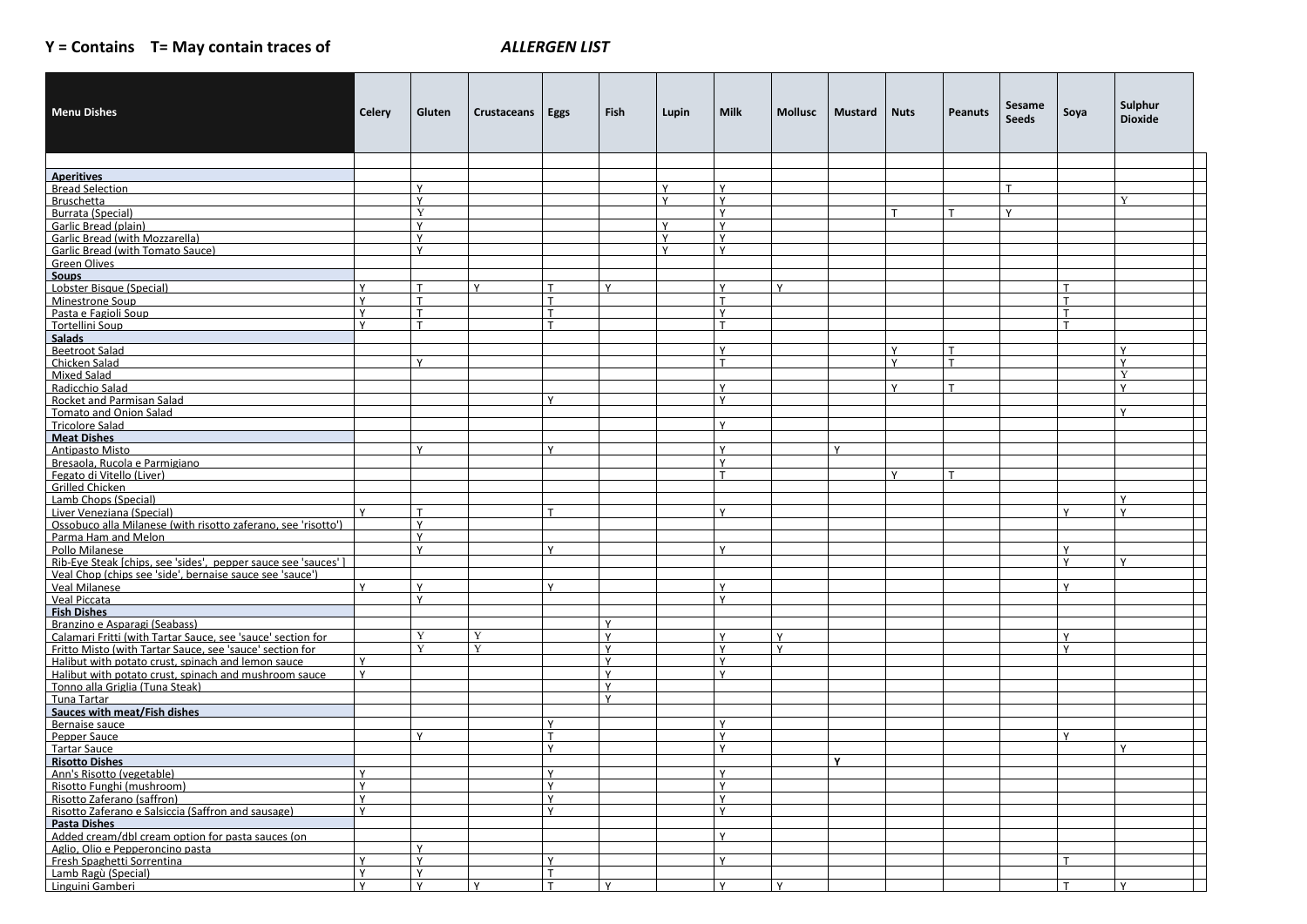| Lobster Linguini (Special)                                | $\vee$       | $\mathbf v$<br>$\checkmark$ | $\mathsf{T}$    | Y |              | $\checkmark$ |                 |                      |                 |              |
|-----------------------------------------------------------|--------------|-----------------------------|-----------------|---|--------------|--------------|-----------------|----------------------|-----------------|--------------|
|                                                           |              |                             |                 |   |              |              |                 |                      |                 |              |
| Penne Arrabiata                                           | $\mathsf{v}$ | $\vee$                      | $\mathsf{T}$    |   |              |              |                 |                      |                 |              |
| Pesto Pasta                                               | $\mathbf v$  | $\mathsf{v}$                | $\mathbf{\tau}$ |   | $\mathbf{v}$ |              |                 |                      | $\mathbf \tau$  |              |
| Plain Pasta with Butter                                   |              |                             |                 |   |              |              |                 |                      |                 |              |
|                                                           |              | $\mathbf v$                 |                 |   |              |              |                 |                      |                 |              |
| Plain Pasta with Olive Oil                                |              |                             |                 |   |              |              |                 |                      |                 |              |
| Ravioli Ricotta Spinaci burro e Salvia                    | $\mathsf{v}$ |                             | $\mathbf \tau$  |   |              |              |                 |                      |                 |              |
| Ravioli Ricotta Spinaci with Tomato Sauce                 | $\mathsf{v}$ | $\mathbf v$                 | Y               |   |              |              |                 |                      |                 |              |
| Rigatoni Parmigiana                                       | $\mathsf{v}$ | $\mathbf v$                 | $\mathbf{\tau}$ |   |              |              |                 |                      |                 |              |
|                                                           | <b>V</b>     | $\mathbf{v}$                |                 |   |              | $\checkmark$ |                 |                      |                 |              |
| Spaghetti al Granchio                                     |              | $\mathsf{v}$                | T               | Y |              |              |                 |                      |                 |              |
| Spaghetti Bolognese                                       | $\mathsf{v}$ | $\mathbf v$                 | $\mathbf{\tau}$ |   |              |              |                 |                      |                 |              |
| Spaghetti Carbonara                                       | <b>V</b>     | $\mathbf v$                 | $\mathbf{\tau}$ |   |              |              |                 |                      |                 |              |
| Spaghetti Napoli                                          | $\mathsf{v}$ | $\mathbf{v}$                | $\mathbf{T}$    |   |              |              |                 |                      |                 |              |
|                                                           | $\mathsf{Y}$ | $\mathbf v$                 | Y               |   | $\mathbf v$  |              |                 |                      |                 |              |
| Veal Tagliatelle                                          |              |                             |                 |   |              |              |                 |                      |                 |              |
| Veal Tagliatelle with Tomato Sauce                        | $\mathsf{v}$ | $\mathbf v$                 | $\mathbf{T}$    |   |              |              |                 |                      |                 |              |
| Vegetarian Pasta                                          | $\mathsf{v}$ | $\mathbf v$                 | $\mathbf{\tau}$ |   |              |              |                 |                      |                 |              |
| <b>Oven Dishes</b>                                        |              |                             |                 |   |              |              |                 |                      |                 |              |
|                                                           | $\mathbf v$  | $\mathbf v$                 |                 |   |              |              |                 |                      |                 |              |
| Beef Lasagna                                              |              |                             |                 |   |              |              |                 |                      |                 |              |
| Involtini di Mozzarella                                   | $\mathbf v$  | $\mathbf{\tau}$             | $\mathbf{\tau}$ |   | $\mathbf{v}$ |              |                 |                      |                 |              |
| Side Dishes                                               |              |                             |                 |   |              |              |                 |                      |                 |              |
| Broccoli                                                  |              | $\mathbf{v}$                |                 |   |              |              |                 |                      |                 |              |
|                                                           |              | $\mathbf v$                 |                 |   |              |              |                 |                      | $\mathsf{v}$    |              |
| Chunky Chips                                              |              |                             |                 |   |              |              |                 |                      |                 |              |
| Creamy Spinach                                            |              |                             |                 |   | $\mathbf{v}$ |              |                 |                      |                 | $\mathsf{v}$ |
| French Beans                                              |              |                             |                 |   | $\mathbf v$  |              |                 |                      |                 |              |
| <b>Mash Potatoes</b>                                      |              | $\mathbf v$                 |                 |   | $\mathbf{v}$ |              |                 |                      |                 |              |
|                                                           |              |                             |                 |   | $\mathbf{v}$ |              |                 |                      |                 |              |
| Mushroom                                                  |              |                             |                 |   |              |              |                 |                      |                 |              |
| <b>Roast Potatoes</b>                                     |              | $\mathbf v$                 |                 |   | $\mathbf{v}$ |              |                 |                      |                 |              |
| Spinach                                                   |              |                             |                 |   |              |              |                 |                      |                 |              |
| Zucchini                                                  |              | $\mathbf{v}$                |                 |   |              |              |                 |                      |                 |              |
| <b>Desserts</b>                                           |              |                             |                 |   |              |              |                 |                      |                 |              |
|                                                           |              | $\checkmark$                |                 |   | $\mathbf{v}$ |              | $\mathbf{v}$    |                      |                 |              |
| Apple Strudel (served with Vanilla Ice Cream, see below)  |              |                             | Y               |   |              |              |                 | T                    |                 |              |
| Canolo Siciliano                                          |              | $\mathbf v$                 | Y               |   | $\mathbf{v}$ |              |                 |                      |                 |              |
| Chocolate Cake (served with Vanilla Ice Cream. see below) |              | $\mathbf v$                 | $\mathsf{v}$    |   | $\mathbf v$  |              |                 | T                    | $\mathbf \tau$  |              |
| Chocolate Ice Cream                                       |              |                             |                 |   | $\mathbf{v}$ |              |                 |                      |                 |              |
|                                                           |              |                             |                 |   |              |              |                 |                      |                 |              |
| <b>Fruit Salad</b>                                        |              |                             |                 |   |              |              |                 |                      |                 |              |
| Lemon Sorbet                                              |              |                             |                 |   |              |              |                 |                      |                 |              |
| Mango Sorbet                                              |              |                             |                 |   |              |              |                 |                      |                 |              |
| Pistaccio Ice Cream                                       |              |                             |                 |   | $\mathbf{v}$ |              | $\mathbf{v}$    |                      |                 |              |
|                                                           |              |                             |                 |   |              |              |                 |                      |                 |              |
| Rasberry Sorbet                                           |              |                             |                 |   |              |              |                 |                      |                 |              |
| Strawberry Ice Cream                                      |              |                             |                 |   | $\mathbf v$  |              |                 |                      |                 |              |
| Tiramisu                                                  |              | v                           | Y               |   |              |              |                 |                      |                 |              |
| Torta Della Nonna (served with Pistaccio Ice Cream, see   |              | $\mathbf v$                 | $\mathsf{Y}$    |   | $\mathbf v$  |              |                 |                      |                 |              |
|                                                           |              |                             |                 |   |              |              |                 |                      |                 |              |
| Vanilla Ice Cream                                         |              |                             |                 |   |              |              |                 |                      |                 |              |
| Pizza                                                     |              |                             |                 |   |              |              |                 |                      |                 |              |
| Bufala e Pomodoro Fresco                                  | v            | $\checkmark$                |                 |   |              |              |                 |                      |                 |              |
| Chichirichi (sweetcorn topping optional)                  | $\mathsf{v}$ | $\mathbf v$                 | T               |   | $\mathbf{v}$ |              |                 |                      |                 |              |
|                                                           | $\mathsf{v}$ | $\mathsf{v}$                | Y               |   |              |              |                 |                      |                 |              |
| Fiorentina                                                |              |                             |                 |   |              |              |                 |                      |                 |              |
| Gluten Free Base                                          |              |                             |                 |   |              |              |                 |                      |                 |              |
| Hawaiiana                                                 | $\mathsf{v}$ | $\mathsf{v}$                |                 |   |              |              |                 |                      |                 |              |
| Margherita                                                | $\vee$       | $\mathbf v$                 | $\mathbf{\tau}$ |   | $\mathbf{v}$ |              |                 |                      |                 |              |
| Mediterrane                                               | $\mathsf{v}$ | $\mathsf{v}$                | T               |   | $\mathbf{v}$ |              |                 |                      |                 |              |
|                                                           |              |                             |                 |   |              |              |                 |                      |                 |              |
| Non-Spicy Salame                                          | v            | $\mathbf v$                 | T               |   |              |              |                 |                      |                 |              |
| Piccante                                                  | $\mathsf{v}$ | $\mathbf v$                 | $\mathbf{T}$    |   |              |              |                 |                      |                 |              |
| Prosciutto e Funghi                                       | Y            | $\mathbf v$                 | $\mathsf{T}$    |   |              |              |                 |                      |                 |              |
| Prosciutto e Rucola                                       | $\vee$       | $\mathbf{v}$                | $\mathbf{T}$    |   |              |              |                 |                      |                 |              |
|                                                           | $\mathsf{v}$ | $\mathbf{v}$                | $\mathsf{v}$    |   | $\mathbf{v}$ |              |                 |                      |                 |              |
| Quattro Formaggi                                          |              |                             |                 |   |              |              |                 |                      |                 |              |
| Quattro Staggioni                                         | $\mathsf{v}$ | $\mathsf{v}$                | $\mathbf{\tau}$ |   | $\mathbf{v}$ |              |                 |                      |                 |              |
| Vegan Mozzarella                                          |              |                             |                 |   |              |              |                 |                      |                 |              |
| Vegetarian                                                | $\mathsf{v}$ | $\vee$                      | $\mathbf \tau$  |   | $\checkmark$ |              |                 |                      |                 |              |
|                                                           |              |                             |                 |   |              |              |                 |                      |                 |              |
| <b>Toppings with allergens</b>                            |              |                             |                 |   |              |              |                 |                      |                 |              |
| Artichokes                                                |              |                             |                 |   |              |              |                 |                      |                 |              |
| Pickled cornichons (pickles)                              |              |                             |                 |   |              |              |                 |                      |                 |              |
| <b>Sundried Tomato</b>                                    |              |                             |                 |   |              |              |                 |                      |                 | $\checkmark$ |
|                                                           |              |                             |                 |   |              |              |                 |                      |                 |              |
| <b>DELI ITEMS</b>                                         |              |                             |                 |   |              |              |                 |                      |                 |              |
| <b>Biscuits</b>                                           |              |                             |                 |   |              |              |                 |                      |                 |              |
| Mulino Bianco Abbracci                                    |              | $\mathsf{v}$                | $\mathsf{v}$    |   |              |              |                 | $\mathbf{T}$         |                 |              |
| Mulino Bianco Baiocchi                                    |              | $\mathbf v$                 | $\mathsf{v}$    |   | $\mathbf{v}$ |              | $\mathbf{v}$    | T<br>$\mathbf{\tau}$ |                 |              |
|                                                           |              | $\checkmark$                | T               |   | $\mathbf v$  |              |                 | T                    | $\vee$          |              |
| Mulino Bianco Batticuori                                  |              |                             |                 |   |              |              |                 |                      |                 |              |
| Mulino Bianco Canestrini                                  |              | $\mathsf{v}$                | Y               |   | $\mathbf v$  |              | $\mathbf{\tau}$ | T<br>$\mathbf{r}$    | $\mathbf{\tau}$ |              |